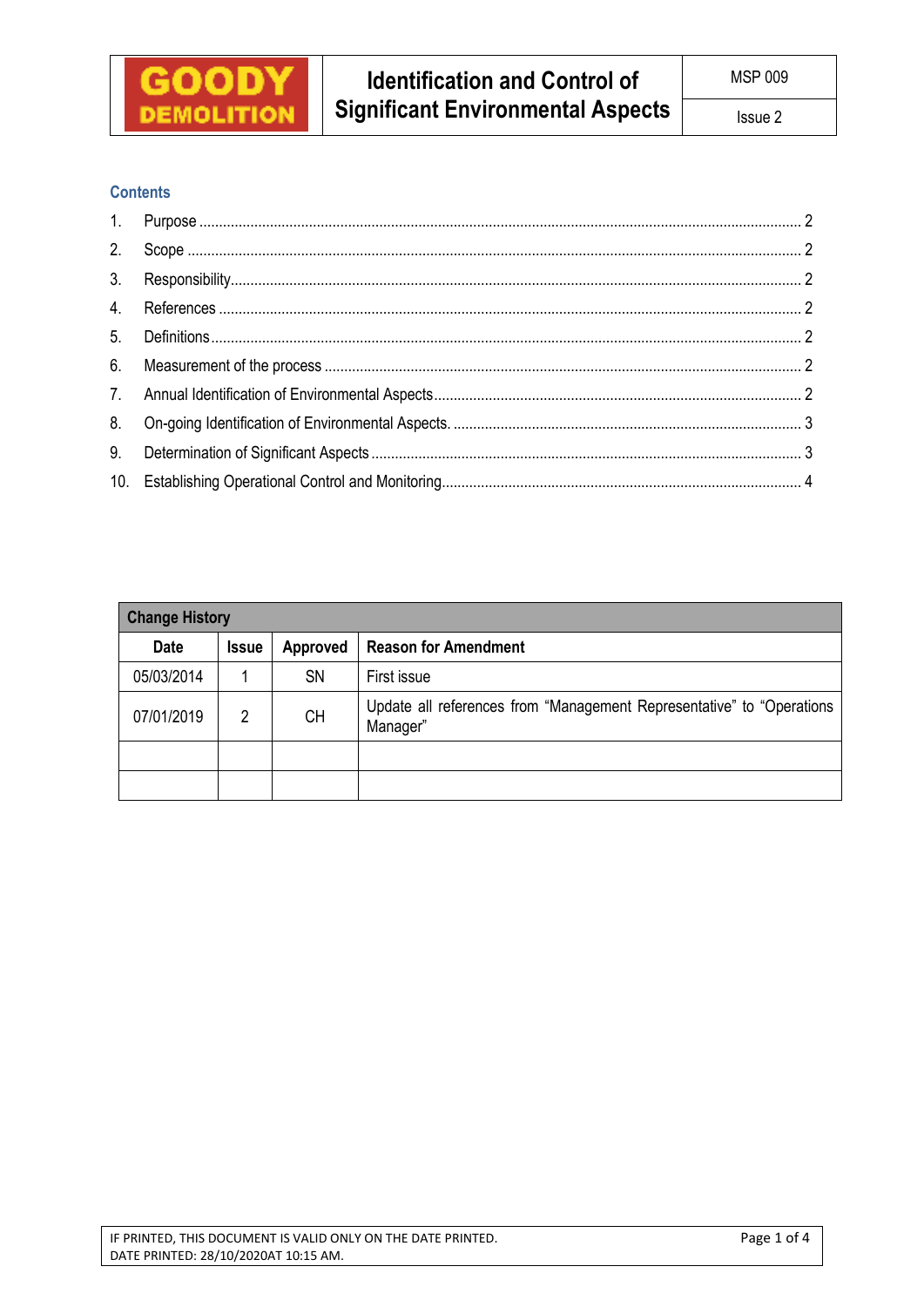

# **1. Purpose**

This procedure defines the process Goody Demolition Ltd uses for the on-going identification of environmental aspects, determination of their significance, and establishment of operational controls and metrics to ensure that any adverse impact on the environment is minimised or eliminated.

## **2. Scope**

This procedure applies to all new or modified Goody Demolition Ltd services and activities that have the potential to significantly impact the environment.

## **3. Responsibility**

The Operations Manager is responsible for implementing this procedure.

#### **4. References**

| • Management System Policy Manual                         | MSP 001 |
|-----------------------------------------------------------|---------|
| • Environmental Aspect Identification Checklist (area)    | MSF 007 |
| • Environmental Aspect Identification Checklist (process) | MSF 008 |

• IMS Planning Workbook

## **5. Definitions**

| Environment:                 | Surroundings in which Goody Demolition Ltd operates, including air, water,<br>land, flora, fauna, natural resources, humans and their interrelation                                                                                  |
|------------------------------|--------------------------------------------------------------------------------------------------------------------------------------------------------------------------------------------------------------------------------------|
| <b>Environmental Aspect:</b> | Element of Goody Demolition Ltd products, services or activities that can<br>interact with the environment. Frequently made up of the inputs (materials<br>and resources) and outputs (waste streams and emissions) from activities. |
| Environmental Impact:        | Any actual change to the environment, whether beneficial or harmful,<br>resulting from Goody Demolition Ltd environmental aspects.                                                                                                   |

### **6. Measurement of the process**

- 6.1. This effectiveness of this procedure will be measured by the number of reported environmental incidents or near misses.
- 6.2. It will also be measured by the number of environmental complaints received from interested third parties.

### **7. Annual Identification of Environmental Aspects**

7.1. The management team including the Operations Manager shall be used to identify environmental aspects of operations that can be controlled or influenced.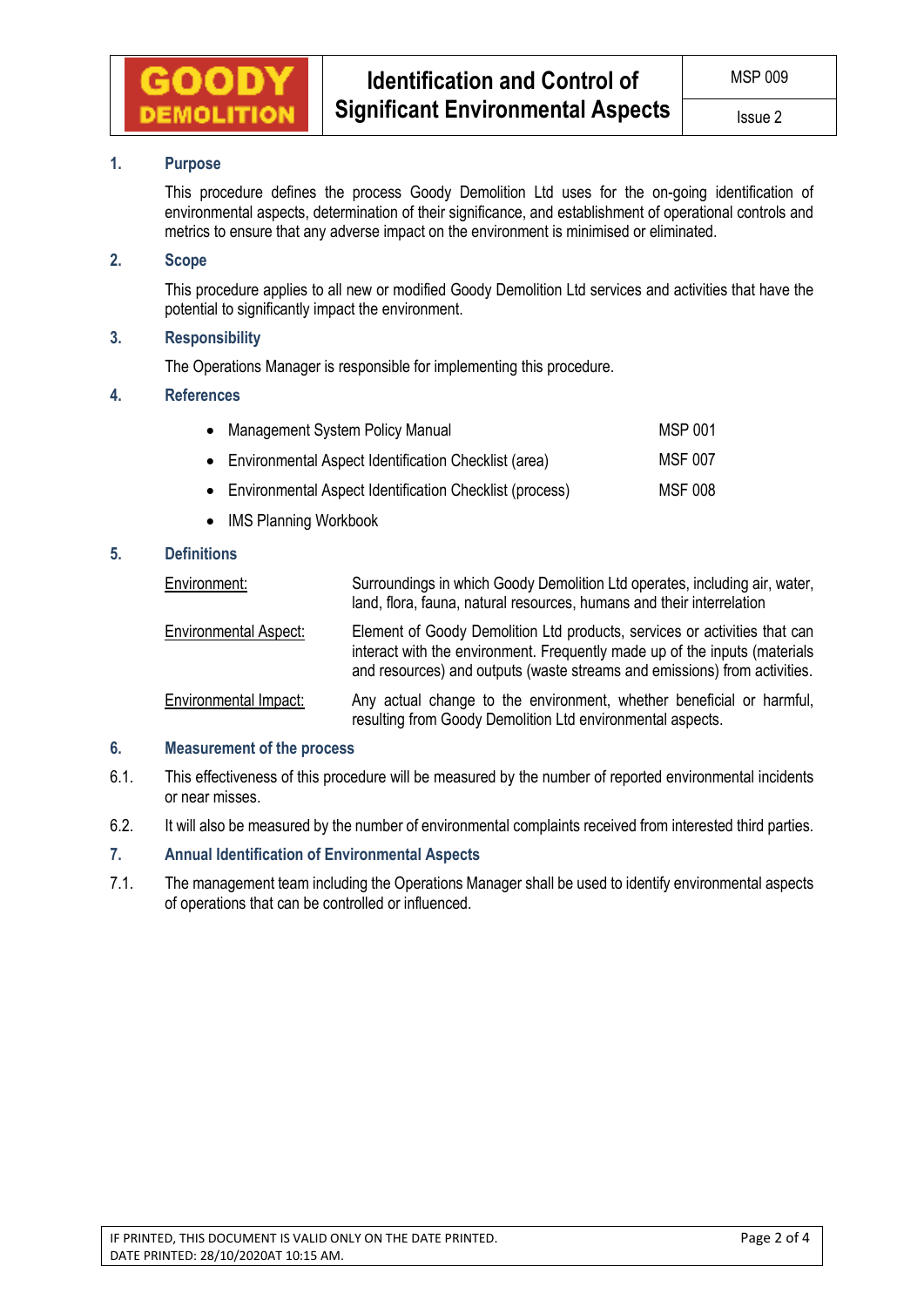

- 7.2. Using pertinent information (e.g., process flow diagrams, previous annual review worksheets, plant layout maps, checklists, etc.) the management team identifies and assigns relevant areas and/or processes in which to identify and/or confirm environmental aspects. For the initial environmental review, the management team will segment the company into the following areas:
	- Head Office
	- Stores
	- Workshop and yard
	- Operations
	- Emergency situations
- 7.3. For the annual on-going reviews, the Management Team identifies any significant changes or additions to the environmental aspects associated with their assigned areas and document their findings on an Environmental Aspects Identification Worksheet. A complete new review should be conducted in areas and processes added or significantly modified since the last review. In other areas, the Management Team may use the previous annual review results to focus on identifying any changes to the area since the last review
- 7.4. The IMS Planning Workbook shall be updated based on the results of this review by the Operations Manager.

## **8. On-going Identification of Environmental Aspects.**

- 8.1. Environmental aspects may also be identified during the internal auditing process or through risk assessments carried out prior to changing work practices or for facility modifications and new or modified processes. The Operations Manager shall be informed if potentially significant aspects are identified or changed.
- 8.2. The Management Team shall consider each potential new or modified aspect identified as described by paragraph 7.3 and 8.1 above. The aspect should be added to the register in the IMS Planning Workbook and if the Management Team considers that the aspect is significant then appropriate operational control shall be established. If the new or changed aspect impacts a current objective, target or environmental management program then these shall be updated to reflect the changes.

#### **9. Determination of Significant Aspects**

9.1. The Management Team shall review and evaluate the new or modified aspects and shall determine their significance. The following criteria are used to determine the significance of the aspect:

**Materials and Wastes** – Related to the Environmental policy commitments to comply with regulatory requirements and to responsible waste management and disposal, this criteria considers the regulated status of the aspect, either as a material or as a waste. Many of these aspects need to be formally controlled to meet our regulatory responsibilities.

**Volume or Amount Used or Disposed of** – These criteria is related to our Environmental Policy commitment to minimise material usage, waste production, reuse and recycling and to ensure effective pollution prevention through reduction in the volume/quantity of materials or emissions that contribute directly, or indirectly to pollution. Factors contributing to this determination include the relative volume of material, and opportunities available for recycle, reuse, substitute and/or eliminate.

**Consumption of Energy** – Related to the commitment to prevent pollution and minimize the consumption of energy, these criteria considers energy usage (relative to other Goody Demolition Ltd activities).

**Employee exposure Risk or Concern** – Related to the commitment to comply with regulatory requirements and to maintain an awareness and involvement of the workforce, these criteria considers the potential for release and exposure within the workplace. Affected by the type and toxicity of material, its quantities, and the type of containment provided